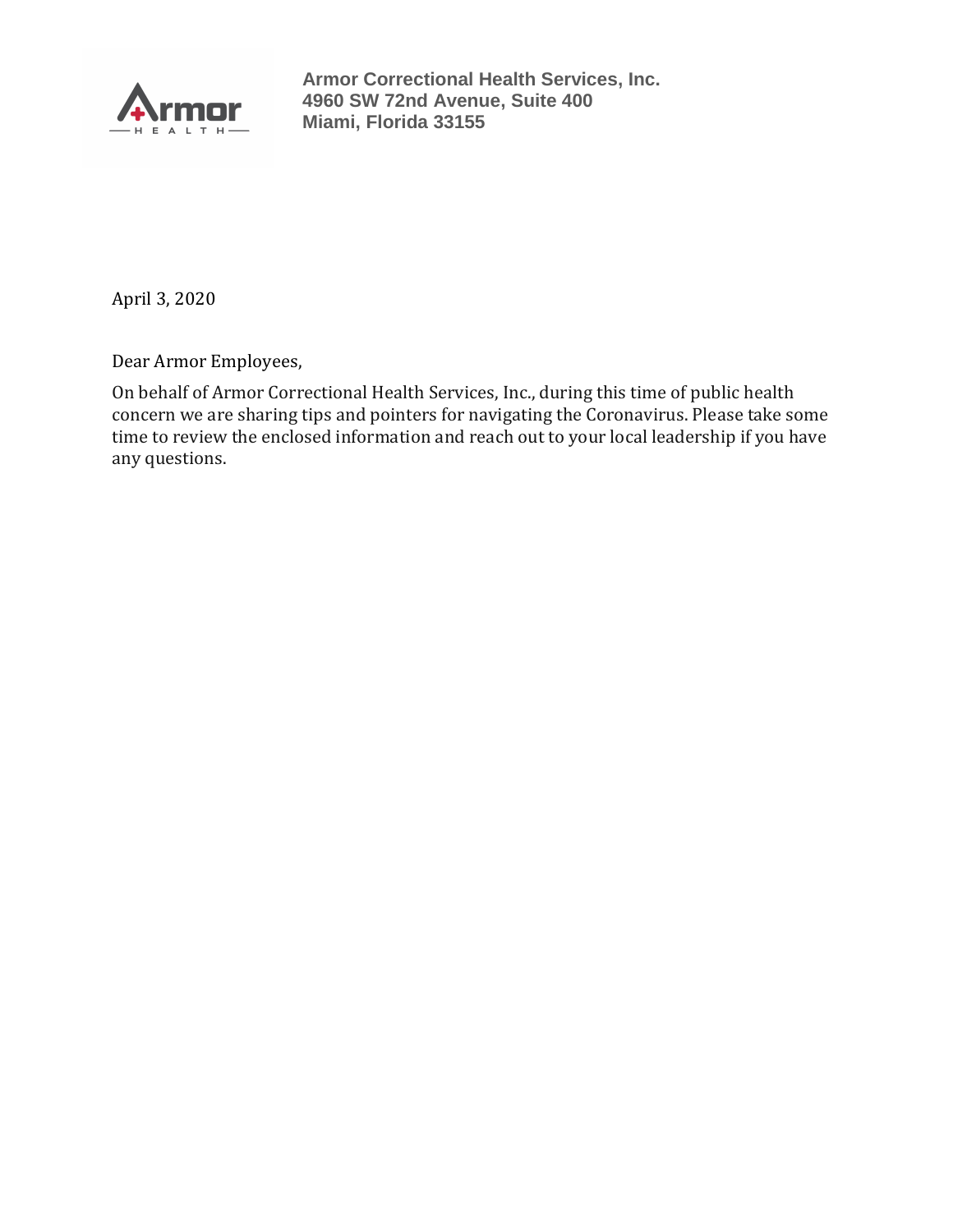

# **Reducing Emotional Twists and Turns in the Coronavirus Journey**

## Armor Correctional Health

Ken Hopper, MD, MBA, DFAPA, Dana Tatum, PhD, MS, CCHP, Kathy Burke, RN, BSN

*"The only thing we have to Fear is Fear Itself"* (Franklin Roosevelt at his 1933 inauguration-in relation to The Great Depression)

**Coronavirus is a real concern.** There is clear scientific guidance on what to do at an individual, community, and national level.

## *In this pandemic, and as a part of the great American team of Health Care Professionals, you are protecting us all. This is a calling, and you've answered that call.*

#### **Keep in mind that stress isn't easy to identify at times-Here are a few signs:**

- **Thinking is not as clear:** forgetting things more often; feeling confused; having trouble concentrating; difficulty making decisions
- **Moody, nervous:** anxiousness; anger; guilt; sadness/depression
- **Feeling less well:** stomachaches; very tight muscles; headaches
- **Behaviors that you usually don't have:** irritability; trouble sleeping or sleeping more than normal; crying easily; worrying excessively; wanting to isolation

#### **Are there lessons for the Coronavirus Pandemic?**

### **Here are 10 Practical Pointers for the Navigation of Coronavirus:**

- **1. Eat, rest, exercise, and take care of yourself:** This is good advice at any time. It becomes essential when facing new challenges. Emotional and physical resiliency depend on taking care of body and mind. https://www.samhsa.gov/programs
- **2. Know that your mind may send you down the wrong trail during stress:** Fear can distract you from important tasks The Cleveland Clinic notes, "Although you'll want to stay informed about COVID-19, it's important to focus on what you can control. Take a break from media coverage or social media if you find an increase of anxiety
- **3. Get your facts straight:** Due to spotty data when the virus was first announced in China, there were multiple lanes of thought-even by the experts. Now that solid data is emerging in Italy and other countries, we have much better and consistent guidance. The CDC is the authoritative resource. ht[tps://www.cdc.gov/coronavirus/2019](https://www.cdc.gov/coronavirus/2019-ncov/index.html) [ncov/index.html](https://www.cdc.gov/coronavirus/2019-ncov/index.html)